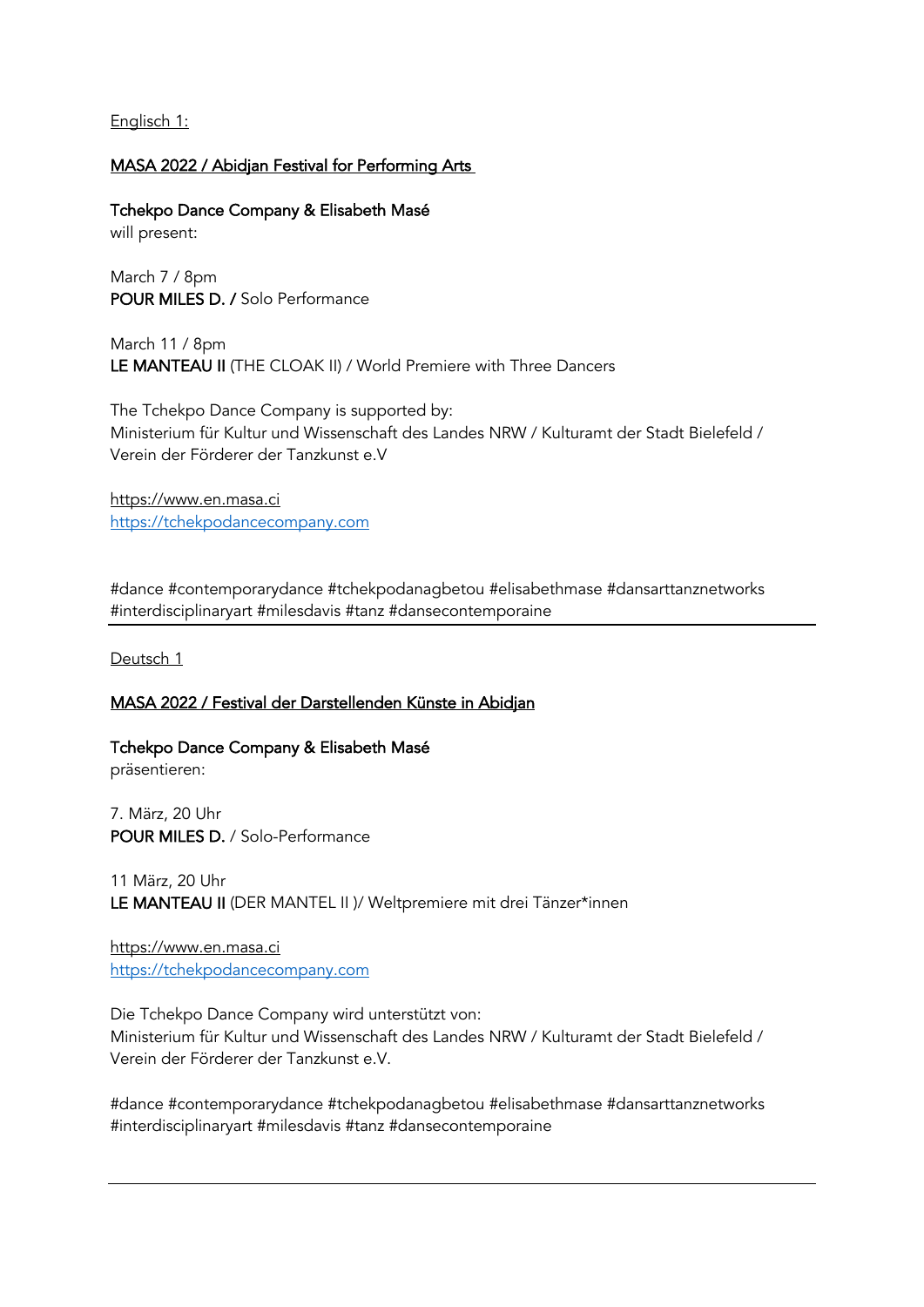### Französisch 1:

### MASA 2022 / 12ème édition du Marché des Arts du Spectacle d'Abidjan

Tchekpo Dance Company & Elisabeth Masé

seront présentés :

7 mars à 20 heures Pour Miles D. / Solo Performance

11 mars 20 heures LE MANTEAU II / Première Mondiale avec trois danseurs The Tchekpo Dance Company est supporté par :

https://www.en.masa.ci https://tchekpodancecompany.com

Ministerium für Kultur und Wissenschaft des Landes NRW / Kulturamt der Stadt Bielefeld / Verein der Förderer der Tanzkunst e.V.

#dance #contemporarydance #tchekpodanagbetou #elisabethmase #dansarttanznetworks #interdisciplinaryart #milesdavis #tanz #dansecontemporaine

Englisch 2 A:

## MASA 2022 / Abidjan Festival for Performing Arts

Tchekpo Dance Company will present:

March 7 / 8pm POUR MILES D. / Solo Performance

Pour Miles D. is an homage to the great jazz trumpeter and composer Miles Davis (1926-1991), known as the "Picasso of Jazz", who had influenced the contemporary jazz more than any other Afro-American musician.

Chorégraphie and dance : Tchekpo Dan Agbetou Dramaturgy and scénography: Elisabeth Masé Light Design: Jost Jacobfeuerborn and Tchekpo Dan Agbetou Production: Tchekpo Dance Company Coproduction: DansArt Tanznetworks

https://www.en.masa.ci https://tchekpodancecompany.com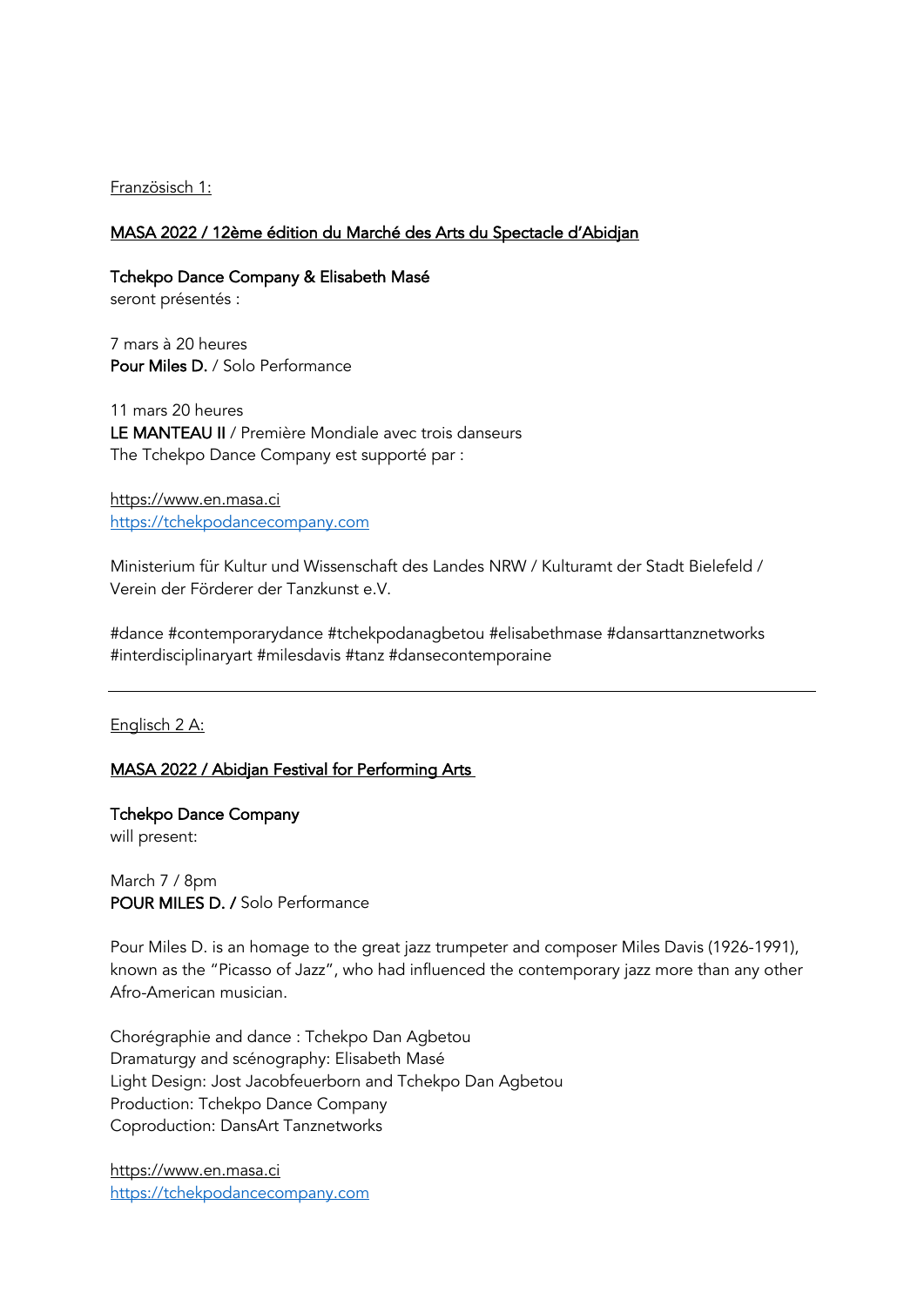The Tchekpo Dance Company is supported by: Ministerium für Kultur und Wissenschaft des Landes NRW / Kulturamt der Stadt Bielefeld / Verein der Förderer der Tanzkunst e.V

#dance #contemporarydance #tchekpodanagbetou #elisabethmase #dansarttanznetworks #interdisciplinaryart #milesdavis #tanz #dansecontemporaine

Englisch 2 B:

# MASA 2022 / Abidjan Festival for Performing Arts

#### Tchekpo Dance Company & Elisabeth Masé

will present:

March 11 / 8pm LE MANTEAU II (THE CLOAK II ) / World Premiere with Three Dancers

Men and women of different origins and nationalities embroidered a circular red cotton coat with images, words, and symbols, all created by themselves. They addressed what, from their point of view, is worth protecting...

Concept of Art, Direction: Tchekpo Dan Agbetou and Elisabeth Masé Choreography. Tchekpo Dan Agbetou with the dancers Assistant and Administration: Ulla Agbetou Stage Design and Dramaturgy: Elisabeth Masé Dancers: Ange Kodro Aoussou-Dettmann, Florent Nikiema, Tobias Weikamp Music: Valentin Kellein with the Super Wétché Company Light Design: Jost Jakobfeuerborn with Tchekpo Dan Agbetou Costume: Elisabeth Masé Production: Tchekpo Dance Company and Elisabeth Masé Coproduction: DansArt Tanznetworks

https://www.en.masa.ci https://tchekpodancecompany.com https://www.elisabeth-mase.de/image.php?id=565

The Tchekpo Dance Company is supported by: Ministerium für Kultur und Wissenschaft des Landes NRW / Kulturamt der Stadt Bielefeld / Verein der Förderer der Tanzkunst e.V

#dance #contemporarydance #tchekpodanagbetou #elisabethmase #dansarttanznetworks #interdisciplinaryart #milesdavis #tanz #dansecontemporaine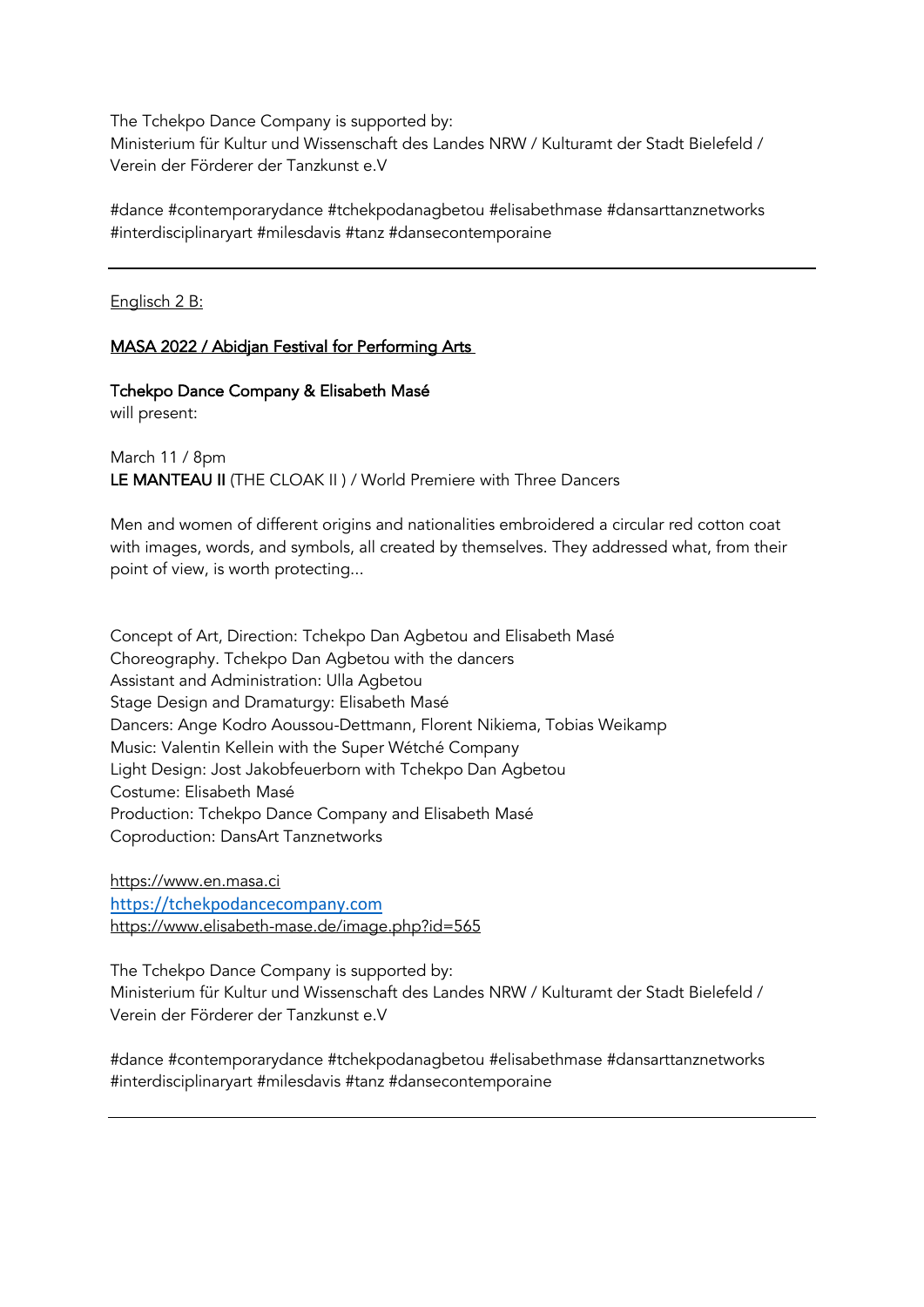Deutsch 2 A

## MASA 2022 / Abidjan Festival for Performing Arts

Tchekpo Dance Company präsentiert:

7. März / 20 Uhr POUR MILES D. / Solo Performance

Pour Miles D. ist eine Hommage an den großen Jazztrompeter und Komponisten Miles Davis (1926-1991), der als "Picasso des Jazz" bezeichnet wird.

Choregraphie und Tanz: Tchekpo Dan Agbetou Dramaturgy und Szenographie: Elisabeth Masé Lichtdesign: Jost Jacobfeuerborn and Tchekpo Dan Agbetou

Production: Tchekpo Dance Company Coproduction: DansArt Tanznetworks

https://www.en.masa.ci https://tchekpodancecompany.com

The Tchekpo Dance Company is supported by: Ministerium für Kultur und Wissenschaft des Landes NRW / Kulturamt der Stadt Bielefeld / Verein der Förderer der Tanzkunst e.V

#dance #contemporarydance #tchekpodanagbetou #elisabethmase #dansarttanznetworks #interdisciplinaryart #milesdavis #tanz #dansecontemporaine

Deutsch 2 B

## MASA 2022 / Festival der Darstellenden Künste in Abidjan

Tchekpo Dance Company & Elisabeth Masé

präsentieren am 11 März, 20 Uhr:

LE MANTEAU II (DER MANTEL II) / Weltpremiere mit drei Tänzer\*innen

Männer und Frauen unterschiedlicher Herkunft und Nationalität bestickten 2018 in Benin, Westafrika, einen kreisrunden, roten Mantel aus dichter Baumwolle mit selbst gestalteten Bildern, Worten und Symbolen. Sie thematisierten, was aus ihrer Sicht schützenswert ist.

Künstlerisches Konzept und Regie: Tchekpo Dan Agbetou und Elisabeth Masé Assistenz: Ulla Agbetou Choreografie: Tchekpo Dan Agbetou mit den Tänzer\*innen Dramaturgie und Bühnenbild: Elisabeth Masé Tanz: Ange Kodro Aoussou-Dettmann, Florent Nikiema, Tobias Weikamp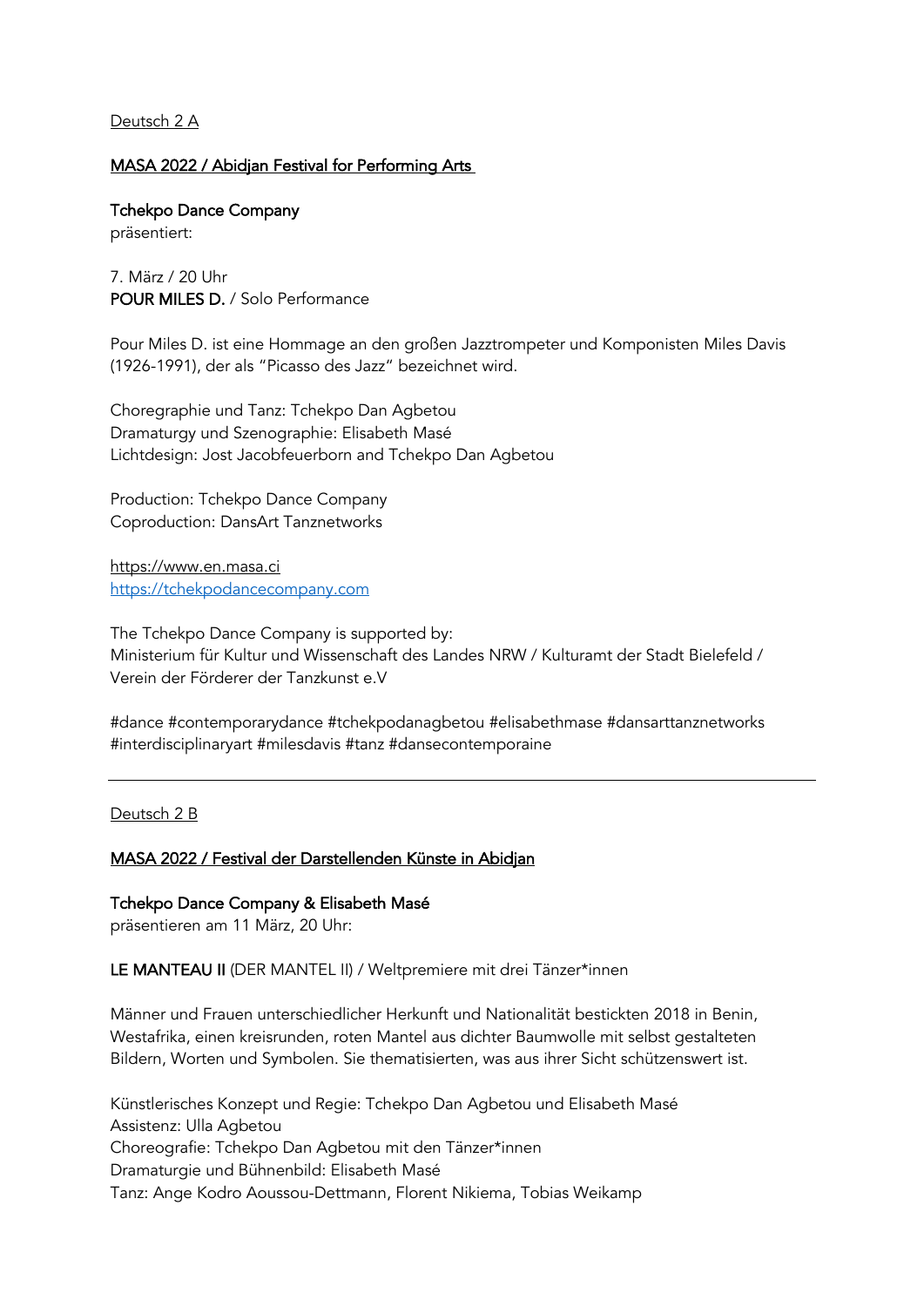Lichtdesign: Jost Jakobfeuerborn mit Tchekpo Dan Agbetou Musik: Valentin Kellein & Super Wétché Company Kostüm: Elisabeth Masé

Produktion: Tchekpo Dance Company mit Elisabeth Masé Koproduktion: DansArt Tanznetworks

https://www.en.masa.ci https://tchekpodancecompany.com https://www.elisabeth-mase.de/image.php?id=565

Die Tchekpo Dance Company wird unterstützt von: Ministerium für Kultur und Wissenschaft des Landes NRW / Kulturamt der Stadt Bielefeld / Verein der Förderer der Tanzkunst e.V.

#dance #contemporarydance #tchekpodanagbetou #elisabethmase #dansarttanznetworks #interdisciplinaryart #milesdavis #tanz #dansecontemporaine

Französisch 2 A

## MASA 2022 / 12ème édition du Marché des Arts du Spectacle d'Abidjan

Tchekpo Dance Company seront présentés :

7 mars à 20 heures Pour Miles D. / Solo Performance

Pour Miles D. est un hommage au grand trompettiste et compositeur de jazz Miles Davis (1926- 1991), qui a été appelé le "Picasso du jazz".

https://www.en.masa.ci https://tchekpodancecompany.com

Chorégraphie et danse:Tchekpo Dan Agbetou Dramaturgie et scénographie : Elisabeth Masé Conception de l'éclairage : Jost Jacobfeuerborn et Tchekpo Dan Agbetou

Production : Tchekpo Dance Company Coproduction : DansArt Tanznetworks

The Tchekpo Dance Company est supporté par : Ministerium für Kultur und Wissenschaft des Landes NRW / Kulturamt der Stadt Bielefeld / Verein der Förderer der Tanzkunst e.V.